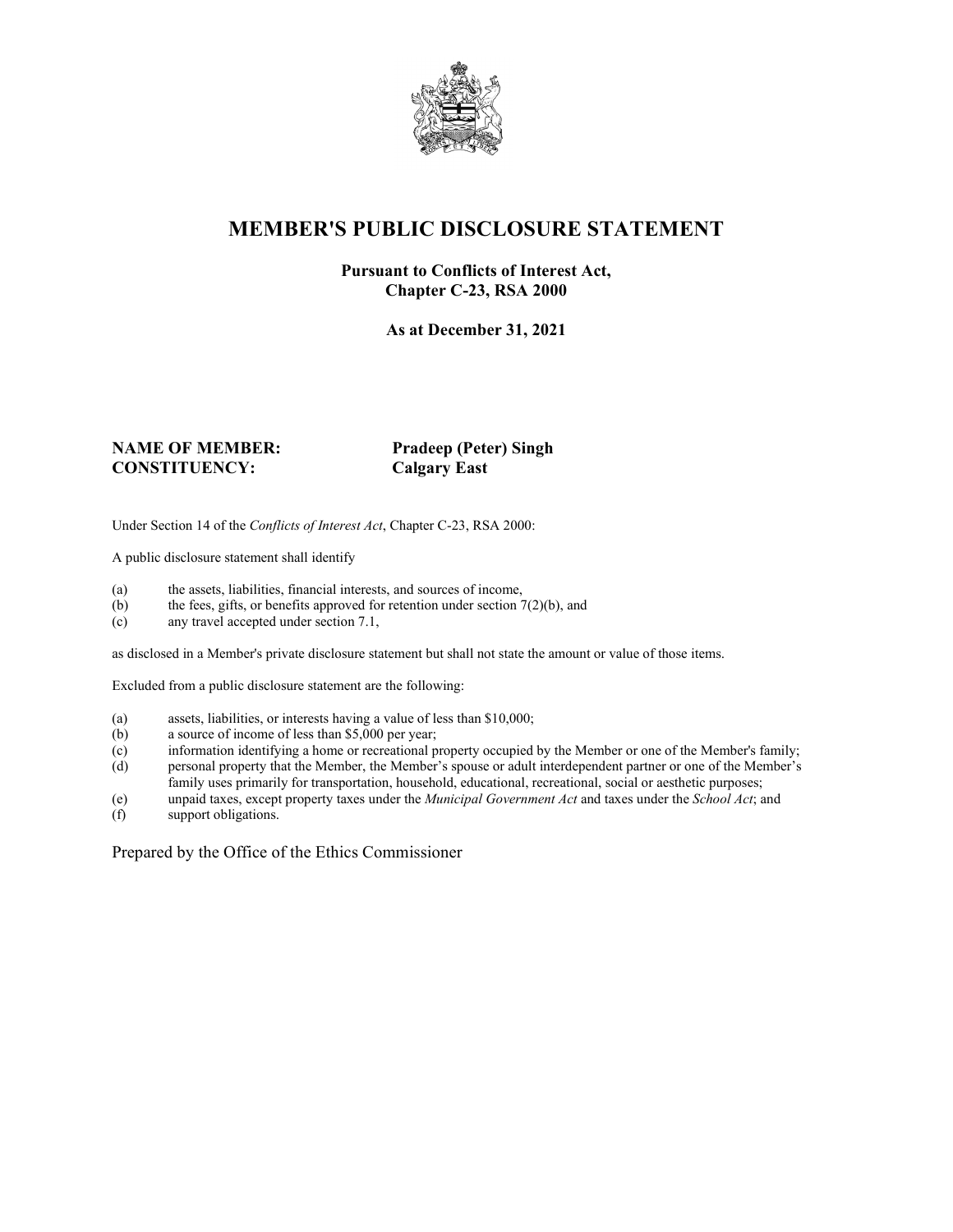## **PUBLIC DISCLOSURE STATEMENT FOR Peter Singh**

# **FORM 1: MEMBER (Peter Singh)**

| <b>INCOME</b>                                                                                   |                                                                                                                      |
|-------------------------------------------------------------------------------------------------|----------------------------------------------------------------------------------------------------------------------|
| <b>Source</b>                                                                                   | <b>Nature of Income</b>                                                                                              |
| <b>Province of Alberta</b>                                                                      | <b>MLA</b> Indemnity                                                                                                 |
| <b>ASSETS</b>                                                                                   |                                                                                                                      |
| <b>Real Property</b>                                                                            | Primary Residence<br><b>Secondary Residence</b><br><b>Rental Property- Calgary</b><br>Agriculture Land: Saskatchewan |
| <b>Bank, Trust Company or Other Financial</b><br><b>Institution</b>                             | CIBC, ANZ Bank/Fiji IS                                                                                               |
| <b>Publicly Traded Securities (stocks and bonds)</b><br>and Registered Retirement Savings Plans | Tilray Inc                                                                                                           |
| <b>Canada Savings Bonds, Guaranteed</b><br><b>Investment Certificates</b>                       | n/a                                                                                                                  |
| <b>Mutual Funds</b>                                                                             | n/a                                                                                                                  |
| <b>Annuities and Life Insurance Policies</b>                                                    | <b>MLA</b> Insurance                                                                                                 |
| <b>Pension Rights</b>                                                                           | n/a                                                                                                                  |
| <b>Other Assets</b>                                                                             | Coinbase                                                                                                             |
| <b>Gifts and Personal Benefits</b>                                                              | Two tickets to Flames game from the Saddledome<br>Foundation                                                         |
| <b>Travel on Non-commercial Aircraft</b>                                                        | n/a                                                                                                                  |
| <b>LIABILITIES</b>                                                                              |                                                                                                                      |
| <b>Mortgages</b>                                                                                | n/a                                                                                                                  |
| <b>Loans or Lines of Credit</b>                                                                 | CIBC, Nissan Finance                                                                                                 |
| <b>Guarantees</b>                                                                               | n/a                                                                                                                  |
| Other                                                                                           | Rent                                                                                                                 |
| <b>FINANCIAL INTERESTS</b>                                                                      |                                                                                                                      |
| n/a                                                                                             |                                                                                                                      |